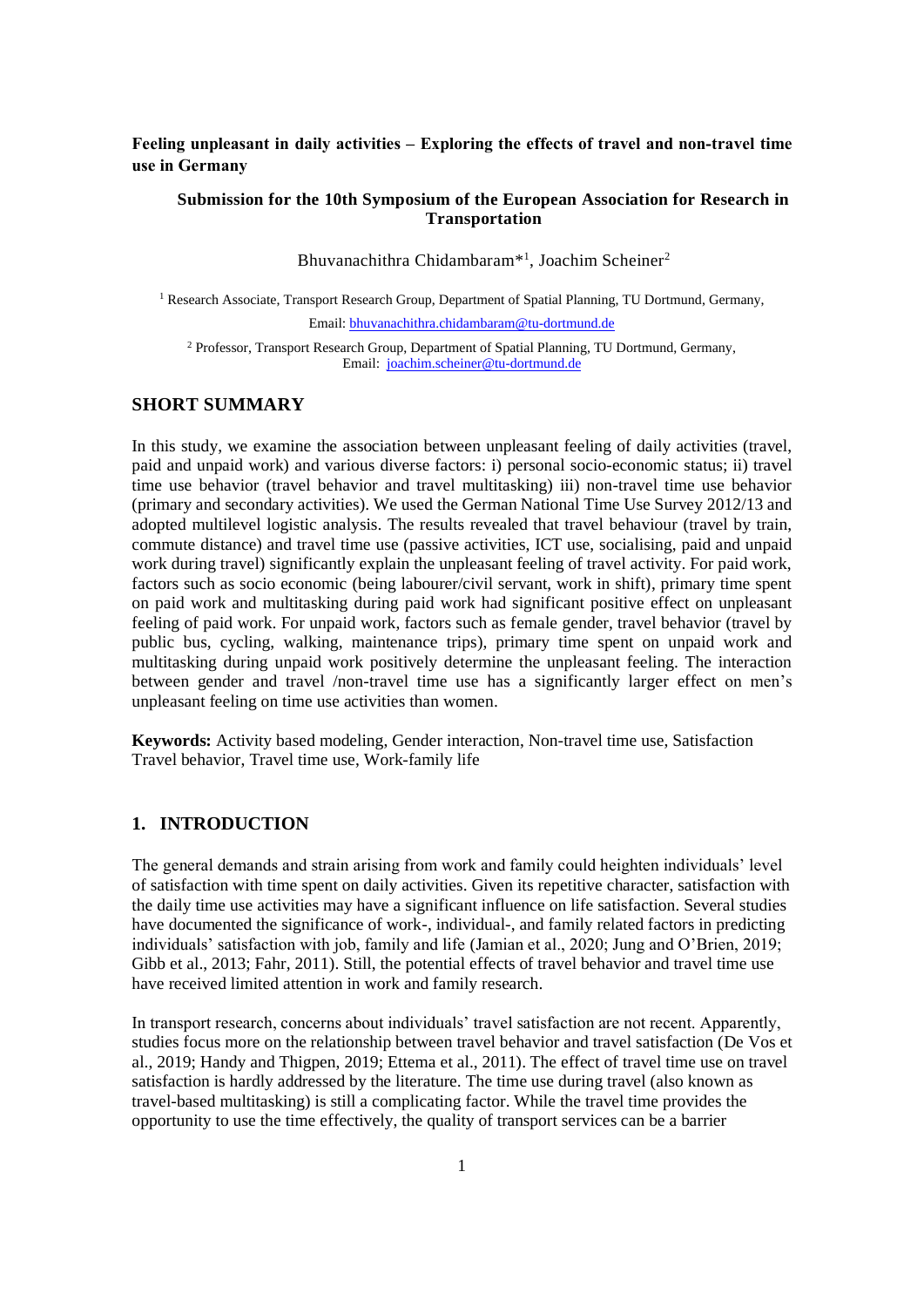(Gripsrud and Hjorthol 2012). Depending on the context of travel (travel mode, travel time, trip use, travel multitasking) individuals can perceive either pleasant or unpleasant travel.

The job satisfaction has been extensively researched and it appears to be related to job characteristics such as socioeconomic status, job performance, productivity and commuting (Fahr, 2011). Regarding the effect of multitasking on job satisfaction, there are basically two strands of arguments emerged in the literature: on one hand, multitasking could enable to achieve the work-related goals and job efficiency, and further improve job satisfaction (Jamian et al., 2020), while on the other, multitasking at workplace (e.g., socializing with colleague, checking emails, telephone calls) may cause frequent interruptions and distraction, which affects the job satisfaction (Mark et al. 2005).

Contrary to the travel and job satisfaction, time use studies have neglected to focus on the dissatisfaction with unpaid work (i.e. maintenance and care works). Mattingly and Sayser (2006) found that increase in time spent on unpaid work have direct positive effect on feeling rushed due to juggling of various activities with in available time and this leave less time for relaxation. Also, Jung and O'Brien (2019) found that housework stress was associated with time pressure, perceived fairness of division of housework and multitasking.

Overall, it can be observed that time use studies on subjective feeling of travel, paid and unpaid work are scarce and partial due to the lack of knowledge on individuals' preference for their participation in activities. There is no sufficient evidence on the association between travel/ nontravel time use behaviour and the subjective feeling of time use. The gender dimension in time use activities has only recently become a focus of research on activity participation, with little attention to subjective feeling of satisfaction. To understand the relationship between workfamily life and travel characteristics, there is a need to explore the effect of gendered travel (or non-travel) time use behaviour on feeling of dissatisfaction with time use activities. In this study, we address critical questions left unanswered in the literature: Do travel time use influence the unpleasant travel? How do gender travel and non-travel time use behaviour affects unpleasant paid and unpaid work? Do multitasking determine dissatisfaction with paid and unpaid work?

For our analysis, we expect that the increase in age negatively determines unpleasant feeling of travel and paid work, and female gender positively impact unpleasant feeling of unpaid work (H1). Regarding socioeconomic attributes, we expect the positive effect of job factors such as monthly income, being self-employed and working on men's unpleasant feeling with paid work and travel (H2). For travel characteristics, we hypothesize that increase in travel (travelling by public modes) positively affects the unpleasant feeling of travel, paid and unpaid work (H3). We expect travel time use (hearing music/ reading) negatively affects men's paid work or travel dissatisfaction, while socialising during travel negatively related to women's unpleasant travel (H4). Regarding the daily time use behavior, we expect that increase in time spent on primary paid/primary unpaid work and time pressure have a positive relationship, but the number of leisure episodes may be negatively associated with men's unpleasant feeling of time use (travel/paid/unpaid work (H5). Finally, we expect the increase in time spent on multitasking during paid work may positively affect the men's unpleasant feeling of paid work, whereas the increase in time spent on multitasking during unpaid work may positively affect women's unpleasant feeling of unpaid work (H6).

# **2. METHODOLOGY**

*Data*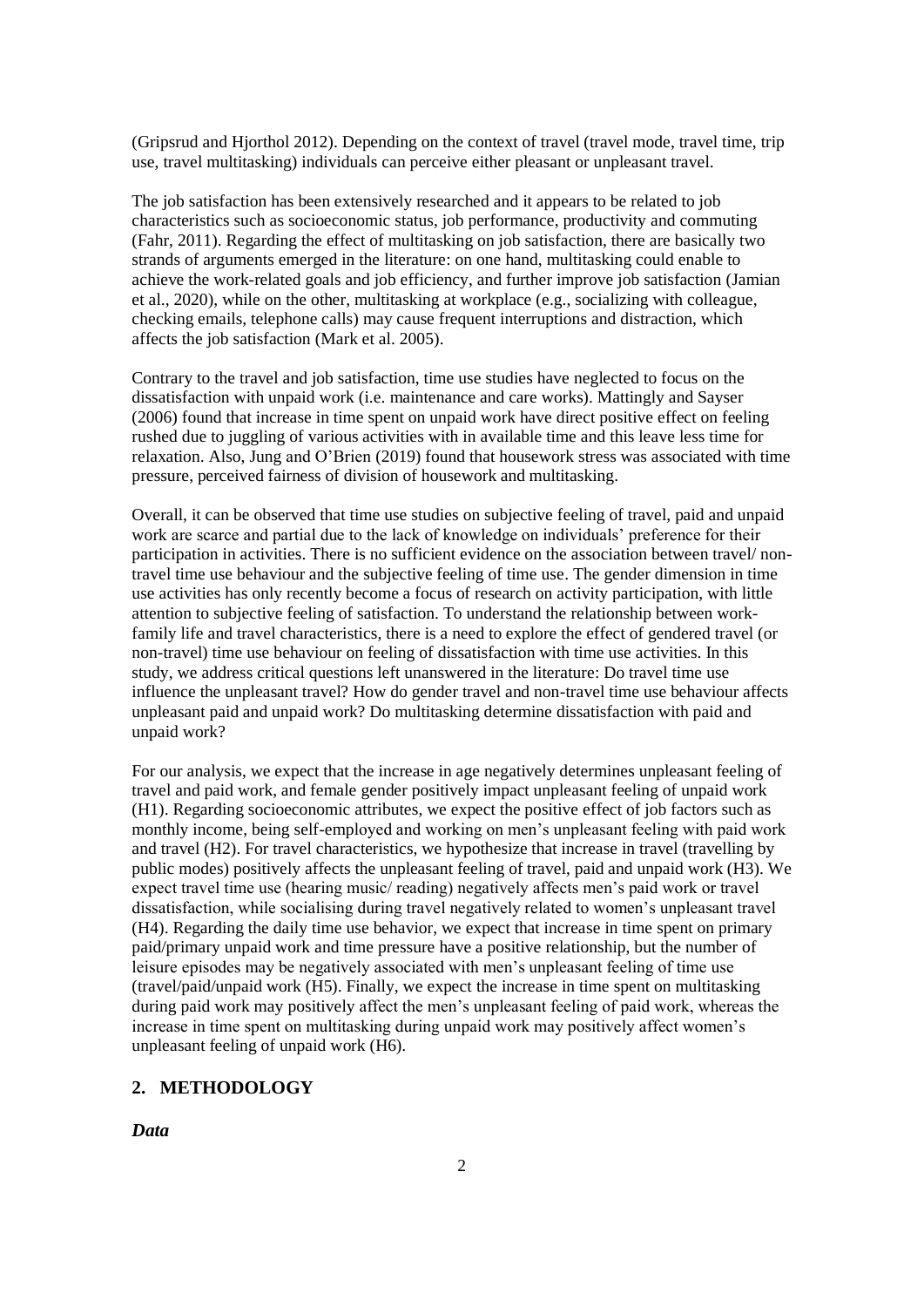For our study, we use the German Time Use Survey (GTUS) 2012/13 data (FDZ 2013). It comprises socioeconomic, demographic, and three-day activity, travel and mode-use patterns. In travel time diary, respondents from 4775 households self-reported their daily activities (primary and secondary) in time plan sheets for a continuous 24 hours (i.e. from 4:00 AM to 4:00 AM next day) over three random days (two weekdays and one weekend day), with ten-minute intervals.

## *Sample and Variable sets*

Our sample comprises 5547 days (M:2287; W:3260) reported by 2130 respondents (M:885; W:1245). The outcome variable for the analysis is the individuals' unpleasant feeling of time use (travel, paid work and unpaid work). For the sake of brevity, we have excluded the unpleasant feeling of leisure activity.

The explanatory variables are classified in five groups of variables (see **Figure 1**): (a) individual demographics, (b) socioeconomic, (c) travel and spatial attributes, (d) travel time use, and (e) non-travel time use behavior (primary and secondary). For travel and non-travel time use, we have included gender interactions to examine the gender effects on unpleasant feeling.



**Figure 1: Factors affecting the unpleasant feeling of time use activities**

### *Method*

We performed descriptive analysis to examine whether there are gender differences in the subjective feeling of time use activities using independent sample t-tests, paired sample t-tests and chi-square independence tests. For our analysis, we include three models: unpleasant travel  $(m1)$ , unpleasant paid work  $(m2)$  and unpleasant unpaid work  $(m3)$  for the same sample.

Our sample structure allows for multilevel mixed logistic regression as days are nested within respondents (clusters). In our model, the fixed effects were measured by the coefficients, while the random part of the model was estimated by variance. The intra-cluster correlation coefficient (ICC) denotes the percentage of the variance that lies between level-2 units, i.e., within days per person in our study. The likelihood-ratio test comparing the mixed logistic regression model with ordinary logistic regression suggests that there is enough variability between respondents to favor a mixed effect. We checked for multicollinearity among independent variables using the variance inflation factor (VIF). We calculated the following statistics to assess the better fit model: statistics for all models (Akaike information criterion/ AIC and Bayesian information criterion /BIC).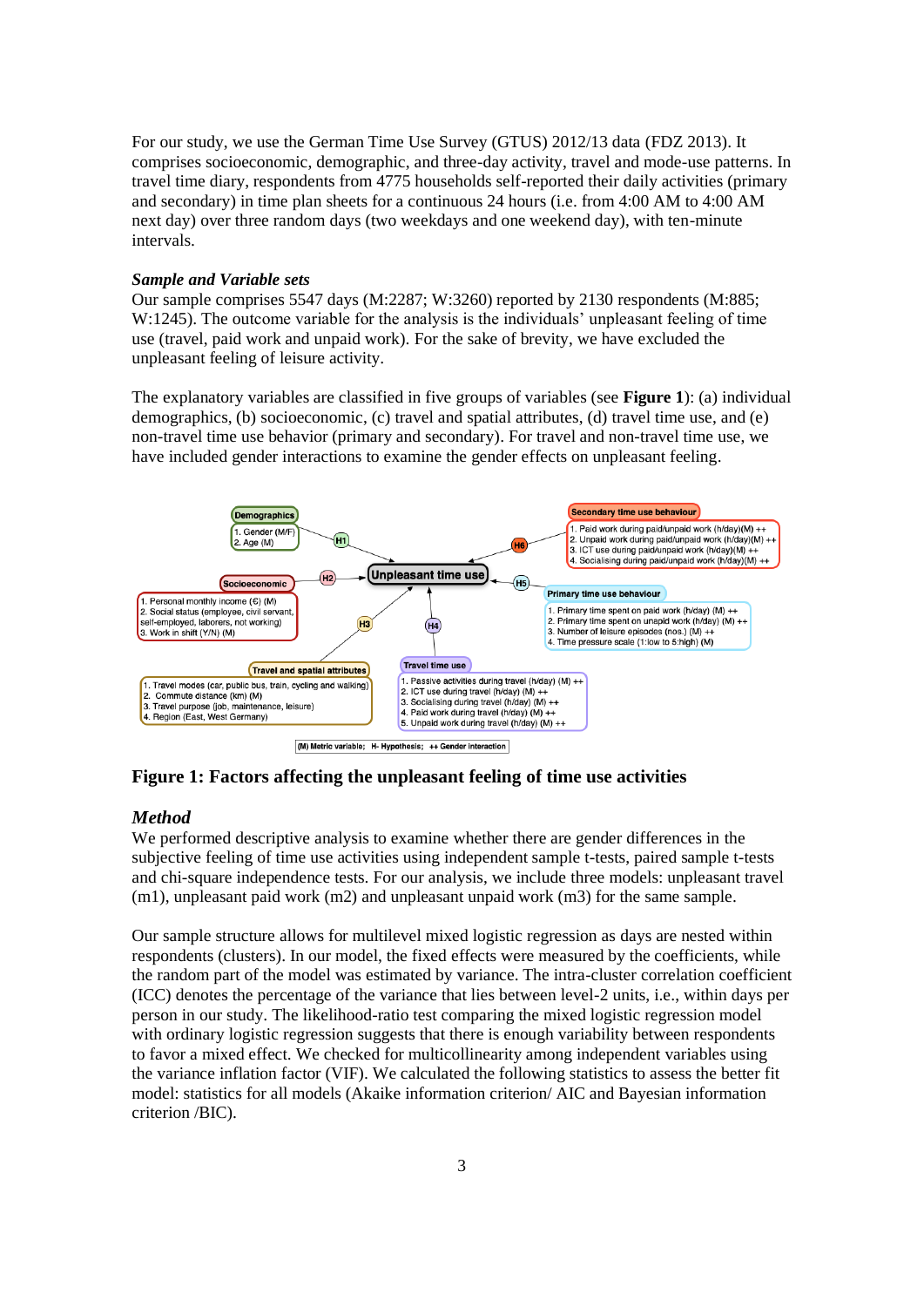### **3. RESULTS AND DISCUSSION**

The stacked bar diagrams **(Figure 2)** compare men's and women's subjective feeling (pleasant and unpleasant) of daily time use across various activities (paid work, unpaid work, leisure and maintenance). Within the activities, men are more likely than women to feel unpleasant with paid work, leisure and travel activities, while women are more likely than men to feel unpleasant with unpaid work (e.g. errands, child/family care and shopping). Regarding pleasant feeling, men are more likely than women to feel pleasant with leisure activities. The share of pleasant feeling for travel and paid work remains negligible for both men and women. For this reason, we limit our analysis to unpleasant (and not the pleasant) feeling of time use activities.



**Figure 2: Respondent's self reporting on subjective feeling of time use activities (N=5547)**

The regression results of three models (travel -m1, paid work-m2, unpaid work- m3) are provided in the coefplots (i.e., the graphs of point estimates) (see **Figure 3, Figure 4, Figure 5** respectively) to compare the coefficients from one model and across the models.

The model confirms the negative effect of female gender and age on unpleasant travel and paid work and the positive effect of female gender on the unpleasant feeling of unpaid work (in line with H<sub>1</sub>).

Social status (being labourer/ civil servant vs. salaried employee) and working in shift positively determines the unpleasant feeling of paid work (in line with H1), while working in shift is negatively associated with unpleasant feeling of unpaid work.

Compared to West Germany, living in East Germany has a positive (or negative) effect on the unpleasant feeling of travel (or paid work).

The travel attributes (traveling by train, commute distance, paid trips) have a positive relationship, but other travel factors (cycling, maintenance/ leisure trips) have a negative effect on unpleasant feeling of travel. Job trips have a positive effect, while travel by public bus negatively determines the unpleasant feeling of paid work. For unpaid work, travel modes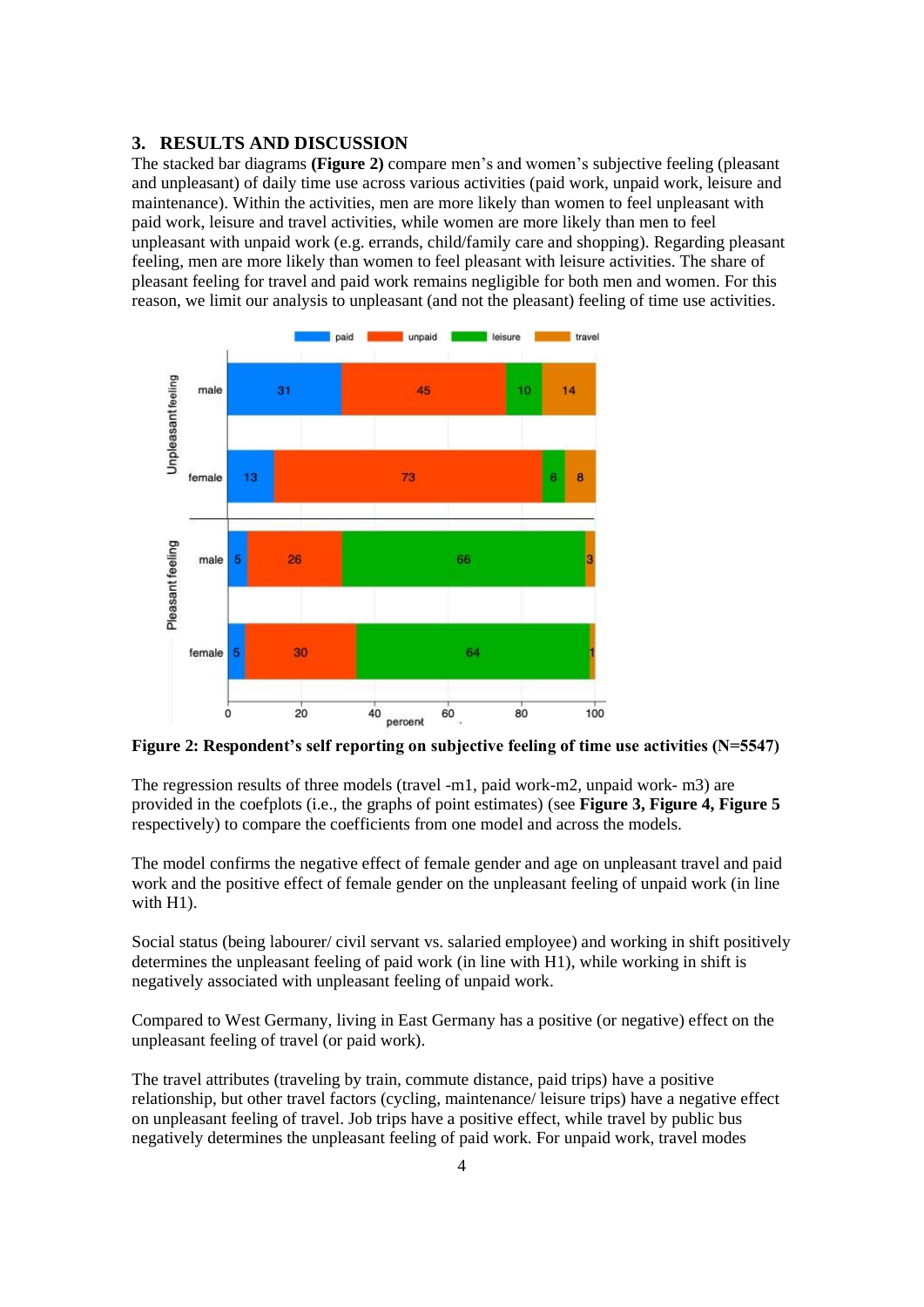(public bus, cycling and walking) and maintenance trips have a significant positive association with unpleasant feeling.



**Figure 3: Model m1 - Regression results on unpleasant feeling of travel activity (N=5547)**

The travel time use significantly determines men's unpleasant feeling of time use activities. The positive effect of men's activities during travel (passive activities, ICT use, socializing, paid and unpaid work) on the unpleasant feeling of travel. For paid work, ICT use is negatively related to men's unpleasant feeling travel dissatisfaction. For unpaid work, almost all activities during travel (passive, ICT use and socializing) are negatively related to men's unpleasant feeling. For women, the effects of travel time use (except passive activities) remain insignificant for all three models.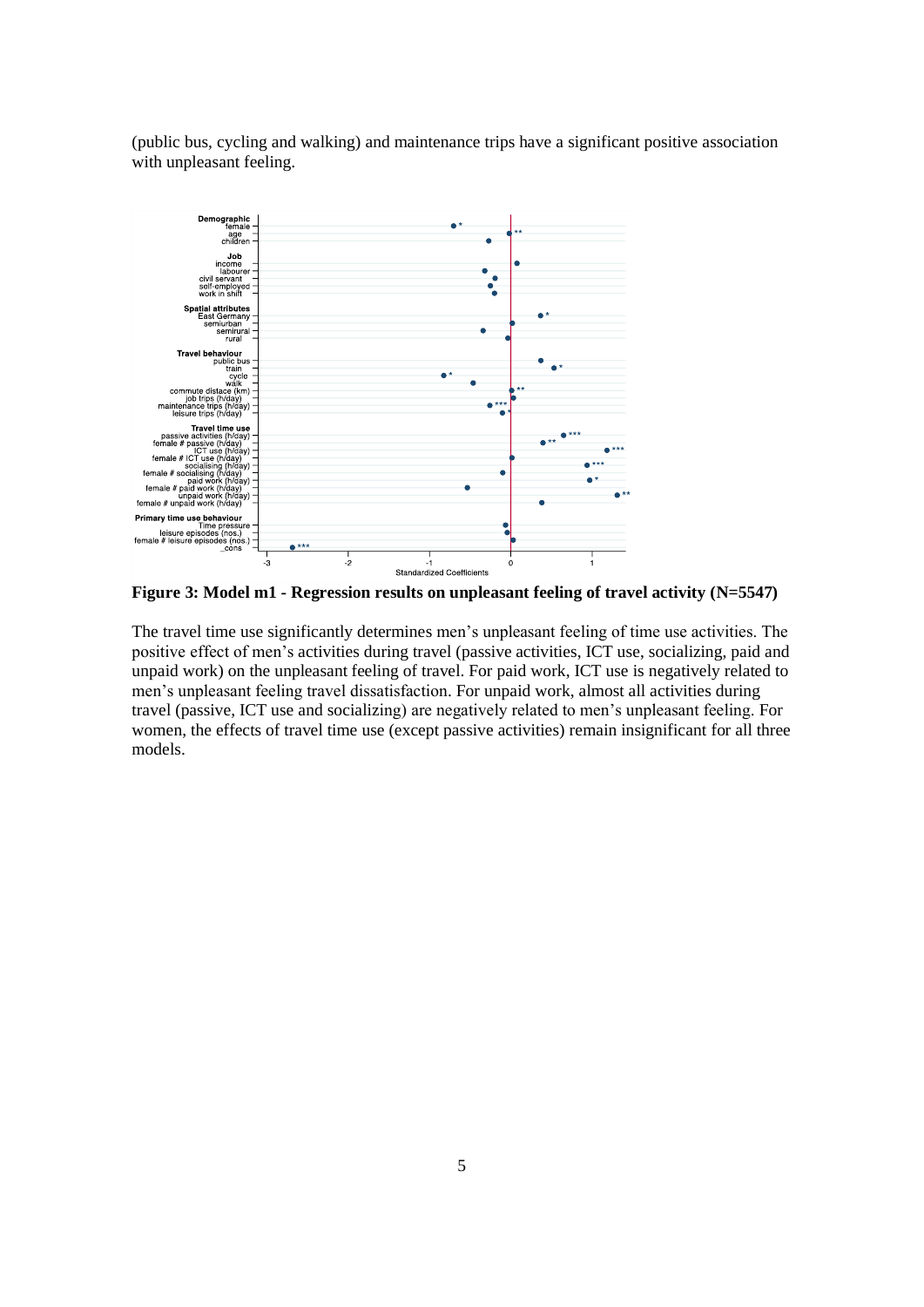

**Figure 4: Model m2 - Regression results on unpleasant feeling of paid work (N= 5547)**

For paid work, the primary time use behavior (time pressure, primary paid work) and secondary time use behavior (multitasking during paid work) positively determine men's unpleasant feeling. The number of leisure episodes is negatively associated with men's unpleasant feeling of paid work.

For unpaid work, the primary unpaid work and secondary time use behavior (multitasking during unpaid work) is positively associated, but the time pressure is negatively associated with men's unpleasant feeling.

The gender effects reveal that number of leisure episodes and socializing during unpaid work has a negative effect on women's unpleasant feeling of unpaid work.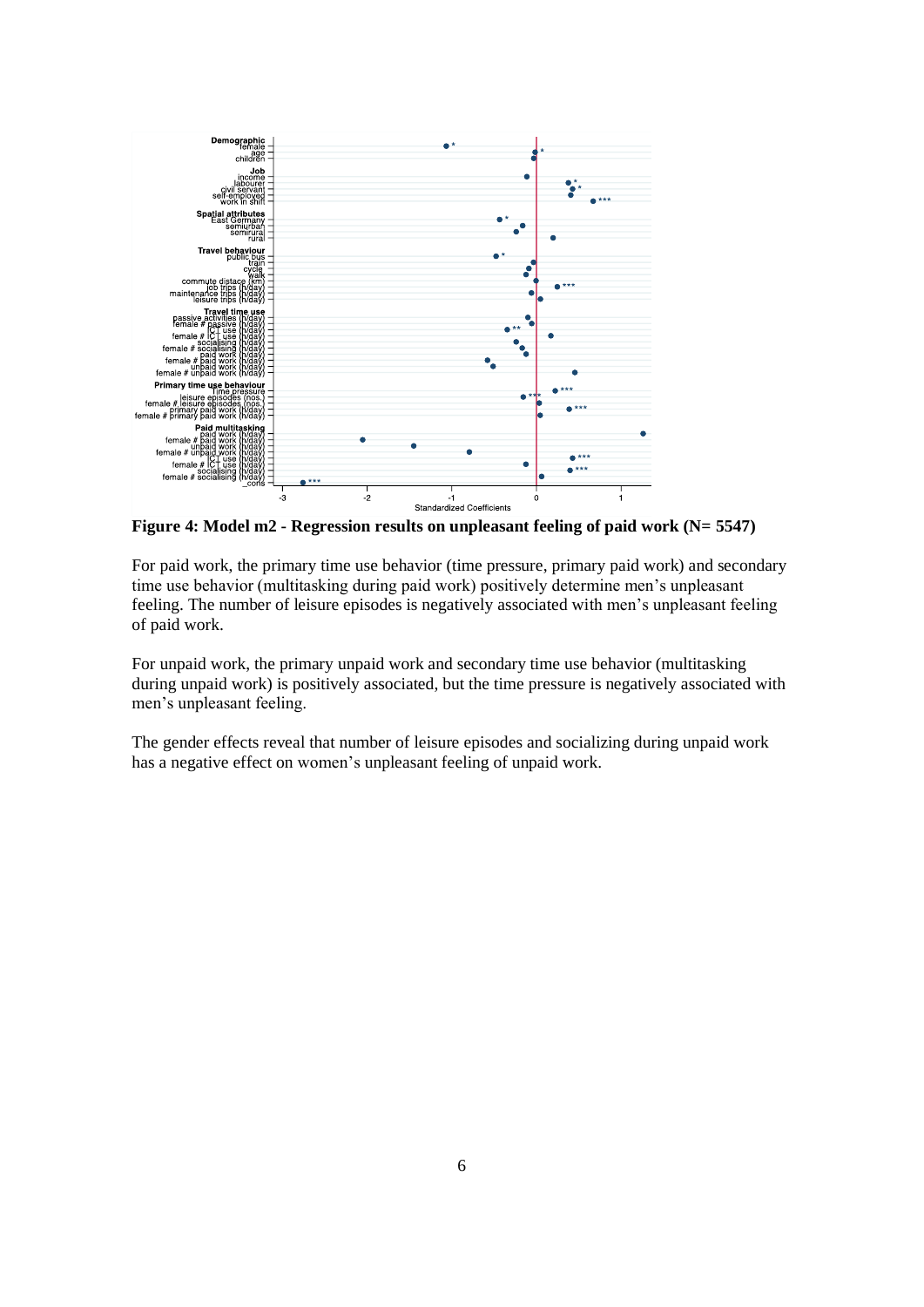

**Figure 5: Model m3 - Regression results on unpleasant feeling of unpaid work (N=5547)**

#### **4. CONCLUSIONS**

Using the cross-sectional time use diaries, GTUS, we explored the unpleasant feeling of time use activities such as travel, paid and unpaid work. The study contributes to the existing transport research by examining the association between travel time use and travel dissatisfaction. Also, we broaden the existing knowledge on job and family satisfaction by exploring the effects of travel behaviour, travel time use and multitasking on the unpleasant feeling of paid work and unpaid work. Based on the summary of findings, we draw five main conclusions.

First, the demographic measures suggest that young age and female gender are the important determinants of the unpleasant feeling of time use activities. The positive effect of job characteristics on unpleasant feeling with paid work suggests that working nonstandard hours, overtime work load, job stress (e.g. frontline health care workers), poor working conditions and low education level (e.g. nonacademic staff, blue-collar workers) could possibly influence the unpleasant feeling of paid work.

Second, the effect of regional difference on unpleasant travel suggests that longer travel duration and higher share of public transport in East Germany (compared to West), as pointed out by Kley (2016).

Third, the effect of travel behavior on unpleasant travel suggests that travel attributes (e.g. cycling, public bus, leisure trips) could possibly enhance the travel and job satisfaction, as pointed out by De Vos et al. (2019). Also, the positive effect of the job trips (or maintenance trips) on paid work (or unpaid work) dissatisfaction suggests that daily travel could be stressful, as pointed out by Clark et al., (2020). This could hint the transport planning authorities to develop sustainable travel patterns to juggle among homework, childcare and workplace.

Fourth, the positive association between travel time use activities (passive, ICT and socializing) and men's unpleasant feeling of time use activities (travel and unpaid work) suggest that travel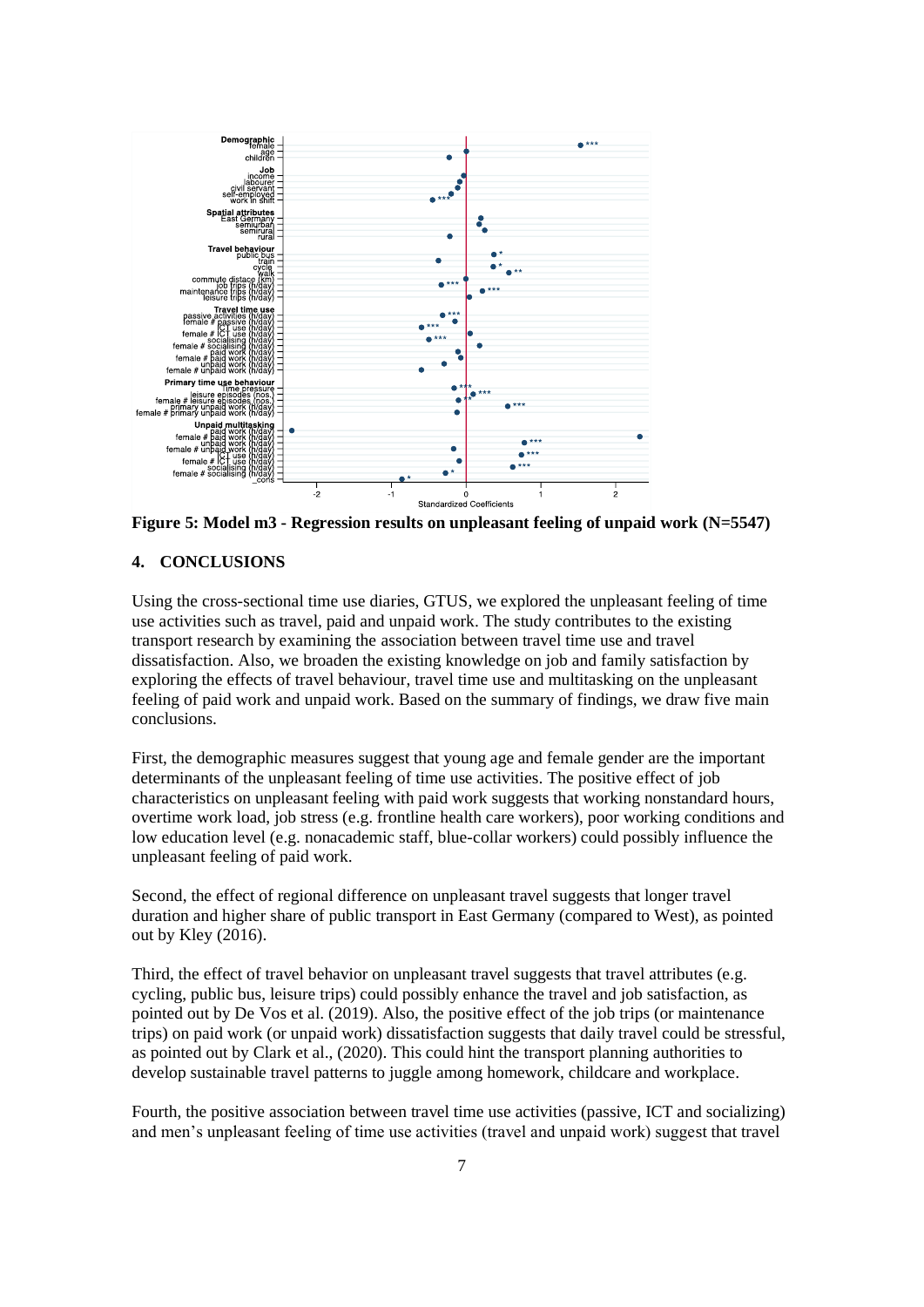provides the opportunity for individuals to perform activities to cope up the time pressure that arises due to work, family or long travel duration. However, these findings must be interpreted with caution as the travel time use could possibly be the outcome of the unpleasant feeling of time use activities.

Finally, the handful evidence on the effect of gendered (non travel) time use behaviour on the unpleasant feeling of time use suggests men's dissatisfaction with paid work is mainly influenced by work hour and paid multitasking and their dissatisfaction with unpaid work is positively determined by the time spent on unpaid work and unpaid multitasking. Compared to men, women's feeling of dissatisfaction towards unpaid work decreases with the increase in socializing during unpaid work.

### **ACKNOWLEDGMENT**

This research was funded by the German Research Foundation (DFG- SCHE 1692/5-2) as part of the project "Quantitative und Qualitative Geschlechtsspezifische Zeitverwendung in Wegebezogenem Multitasking" (Quantitative and Qualitative Gendered Time use in Travelbased Multitasking, 2021-2023).

### **REFERENCES**

- Clark, B., Chatterjee, K., Martin, A., Davis, A., 2020. How commuting affects subjective wellbeing. Transportation 47, 2777–2805.<https://doi.org/10.1007/s11116-019-09983-9>
- De Vos, J., Ettema, D., Witlox, F., 2019. Effects of changing travel patterns on travel satisfaction: A focus on recently relocated residents. Travel Behaviour and Society 16, 42–49.<https://doi.org/10.1016/j.tbs.2019.04.001>
- Ettema, D., Gärling, T., Eriksson, L., Friman, M., Olsson, L.E., Fujii, S., 2011. Satisfaction with travel and subjective well-being: Development and test of a measurement tool. Transportation Research Part F: Traffic Psychology and Behaviour 14, 167–175. <https://doi.org/10.1016/j.trf.2010.11.002>
- Fahr, R., 2011. Job Design and Job Satisfaction Empirical Evidence for Germany? Management Revue 22, 28–46.
- Forschungsdatenzentren (FDZ) (2013). der Statischen Ämter des Bundes und der Länder Zeitwervendungserhebung 2012/2013, Statistiches Bundesamt Wiesbaden
- Mark, G., Gonzalez, V.M., Harris, J., 2005. No task left behind? Examining the nature of fragmented work, in: Proceedings of the SIGCHI Conference on Human Factors in Computing Systems. pp. 321–330.
- Mattingly, M.J., Sayer, L.C., 2006. Under Pressure: Gender Differences in the Relationship between Free Time and Feeling Rushed. Journal of Marriage and Family 68, 205–221.
- Gibb, S.J., Fergusson, D.M., Boden, J.M., 2013. Gender differences in paid and unpaid work: findings from a New Zealand birth cohort. Policy Quarterly 9. <https://doi.org/10.26686/pq.v9i3.4461>
- Gripsrud, M., Hjorthol, R., 2012. Working on the train: from 'dead time' to productive and vital time. Transportation 39, 941–956.<https://doi.org/10.1007/s11116-012-9396-7>
- Handy, S., Thigpen, C., 2019. Commute quality and its implications for commute satisfaction: Exploring the role of mode, location, and other factors. Travel Behaviour and Society 16, 241–248.<https://doi.org/10.1016/j.tbs.2018.03.001>
- Jamian, L.S., Mohd Nazir, M.S., Kaur Sidhu, G., Othman, K., Saidin, N., 2020. Multitasking and Job Satisfaction amongst Secondary School Teachers at the District of Klang, Selangor Malaysia. Soc. & Manage. Res. J. 17, 61. <https://doi.org/10.24191/smrj.v17i1.8143>